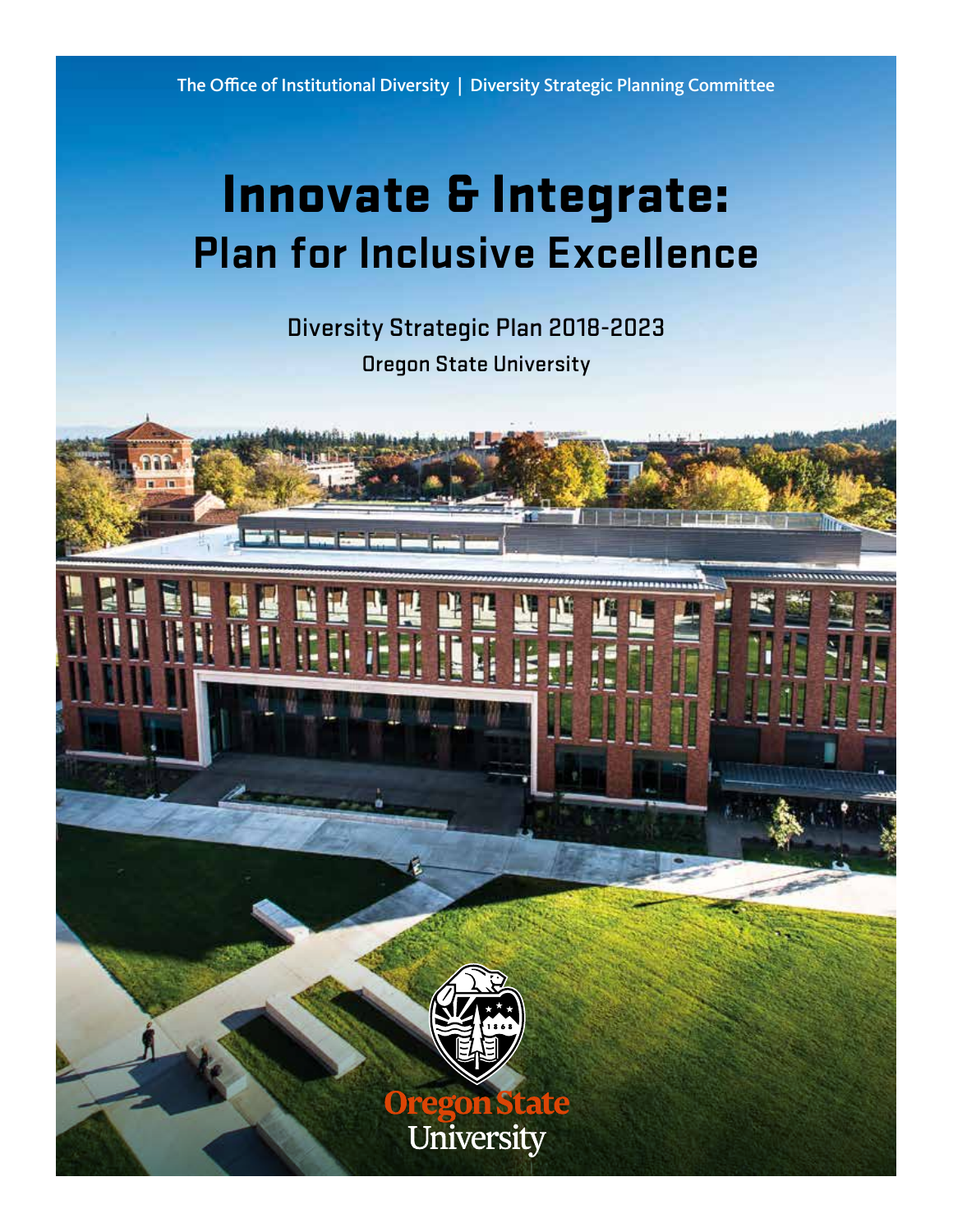| Introduction and Executive Summary                                                                                                         | 3  |
|--------------------------------------------------------------------------------------------------------------------------------------------|----|
| <b>Strategic Planning Process</b>                                                                                                          | 4  |
| Diversity Strategic Planning Committee                                                                                                     | 5  |
| Definitions                                                                                                                                | 6  |
| Role of the Office of Institutional Diversity                                                                                              | 8  |
| Vision                                                                                                                                     | 8  |
| Mission                                                                                                                                    | 8  |
| Goals                                                                                                                                      | 9  |
| <b>Action Items</b>                                                                                                                        | 9  |
| Goal 1: Integrate and advance inclusive excellence within<br>all aspects of the university.                                                | 11 |
| Goal 2: Improve recruitment of students and employees<br>from underrepresented communities.                                                | 12 |
| Goal 3: Create an inclusive university climate to support<br>the retention and success of all students and employees.                      | 13 |
| Goal 4: Provide innovative and transformative learning experiences<br>enabling all students and employees to advance inclusive excellence. | 14 |
| Goal 5: Communicate Oregon State's accomplishments, initiatives<br>and innovations as the university advances inclusive excellence.        | 15 |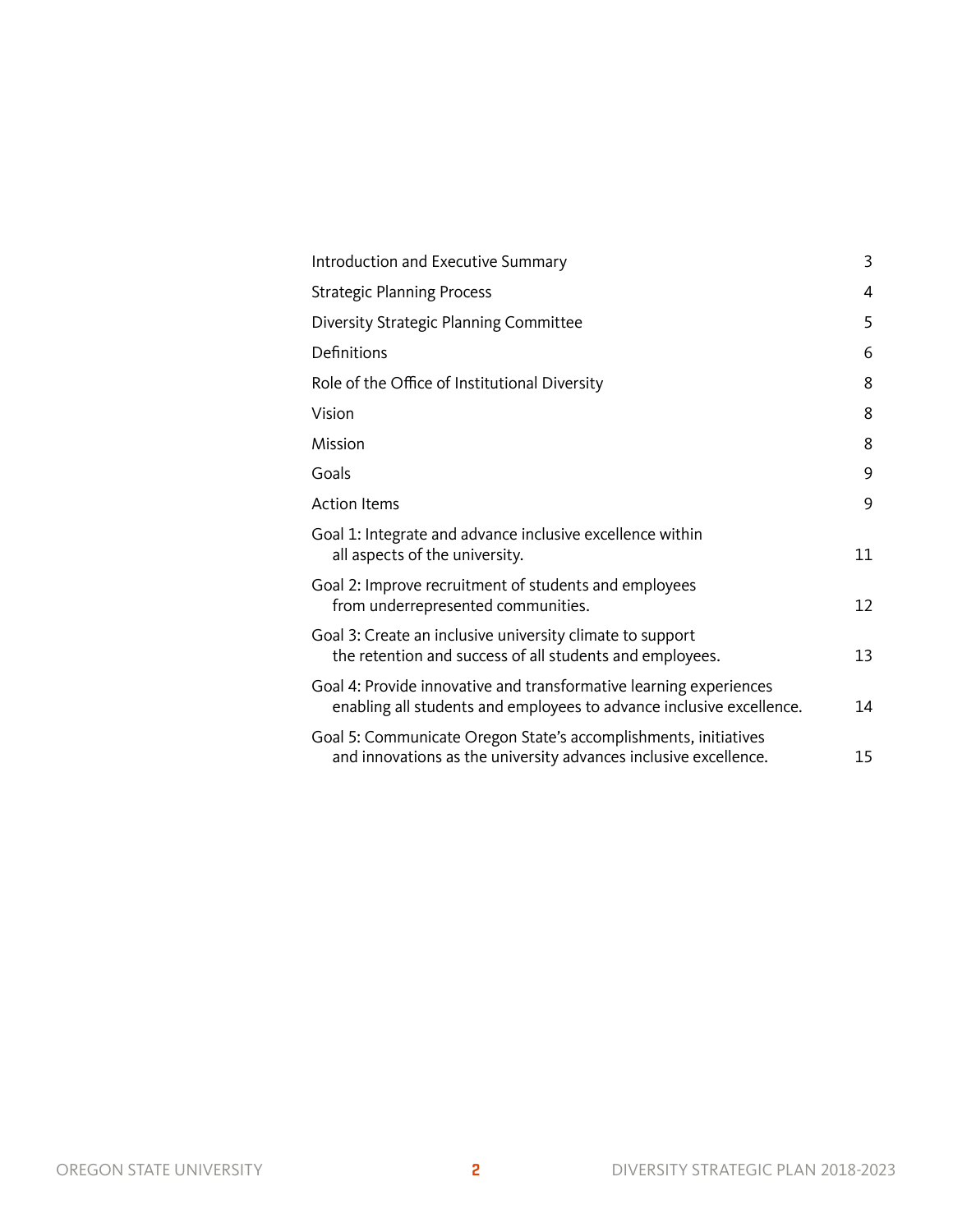## **Introduction and Executive Summary**

Inclusive excellence is the recognition that an organization's success is dependent on, and tied directly to, how well it values, engages and includes the rich diversity of its community members, including its students, faculty, staff, alumni, friends and affiliates.

Over the last two years, Oregon State has taken significant steps to prioritize and more rapidly advance the pursuit of inclusive excellence in all that it does. These steps have included the creation of the Office of Institutional Diversity, and the hiring of Oregon State's first Vice President and Chief Diversity Officer, to guide the university's efforts in this area.

The development and implementation of a diversity strategic plan is the next key step toward the realization of Oregon State's vision to become a national model for inclusive excellence. It was developed through extensive engagement with stakeholders who contributed their expertise and experience to the development process. The plan represents a roadmap to advance inclusive excellence by leveraging existing successful initiatives and embracing new innovative ideas.

The diversity strategic plan is organized around five key goals calling on the university to:

- 1. Integrate and advance inclusive excellence within all aspects of the university.
- 2. Improve recruitment of students and employees from underrepresented communities.
- 3. Create an inclusive university climate to support the retention and success of all students and employees.
- 4. Provide innovative and transformative learning experiences enabling all students and employees to advance inclusive excellence.
- 5. Communicate Oregon State's accomplishments, initiatives and innovations as the university advances inclusive excellence.

These goals are ambitious, but attainable. Success will require significant collaboration and partnership. Progress will require new systems to ensure accountability as our work advances. We will use quantitative and qualitative action items to measure success. Finally, we will transparently communicate our process and accomplishments to the Oregon State community and the public.

This diversity strategic plan recognizes that creating inclusive excellence and advancing the university's mission and values go hand in hand. As a land grant institution, Oregon State's mission is teaching, research, outreach and engagement. The university seeks to promote economic, social, cultural and environmental progress for the people of Oregon, the nation and the world. And we hold as core values the advancement of accountability, diversity, integrity, respect and social responsibility. Advancing diversity, equity, inclusion and social justice at Oregon State is embedded in our mission and values.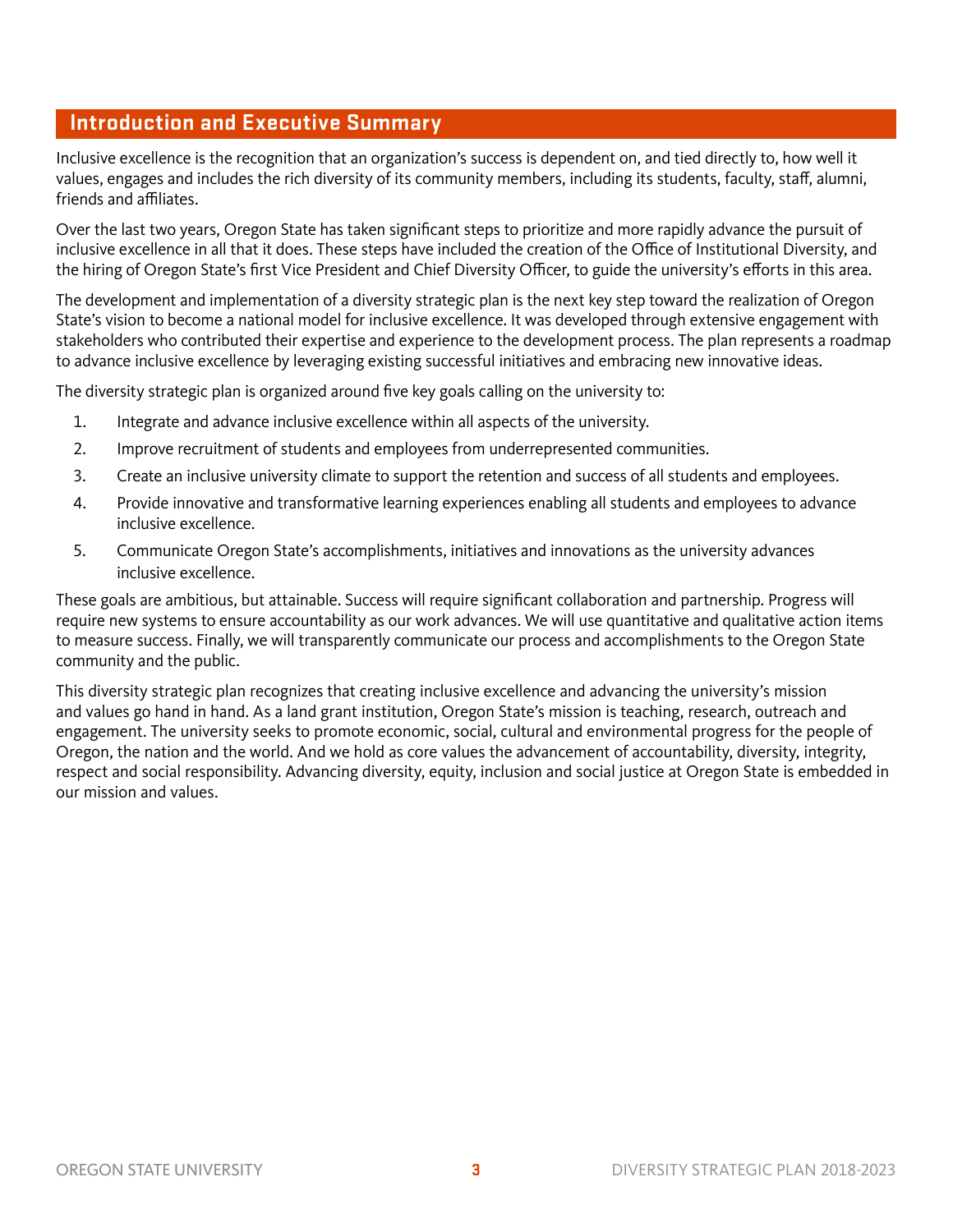# **Strategic Planning Process**

The process to develop the diversity strategic plan began during fall term 2017 and was led by the Office of Institutional Diversity and the Diversity Strategic Planning Committee.

Over two days, the Diversity Strategic Planning Committee met to conduct an in-depth analysis of current strengths, weaknesses, opportunities, threats and aspirations in the areas of diversity, equity and inclusion. Guided by this analysis, the committee worked together to envision a future state of the university and proposed initiatives to advance diversity, equity and inclusion at Oregon State.

These goals were organized into a strategic plan by the Office of Institutional Diversity, and action items were assigned to each goal. The Diversity Strategic Planning Committee, the President's and Provost's Leadership Council on Equity, Inclusion and Social Justice, and other key university stakeholders including the OSU Board of Visitors, ASOSU, OSU Alumni Association, OSU Foundation, Faculty Senate, Office of Diversity & Cultural Engagement and the Cultural Resource Centers provided additional feedback.

The finalized diversity strategic plan was presented to President Ed Ray and Provost Ed Feser for approval.

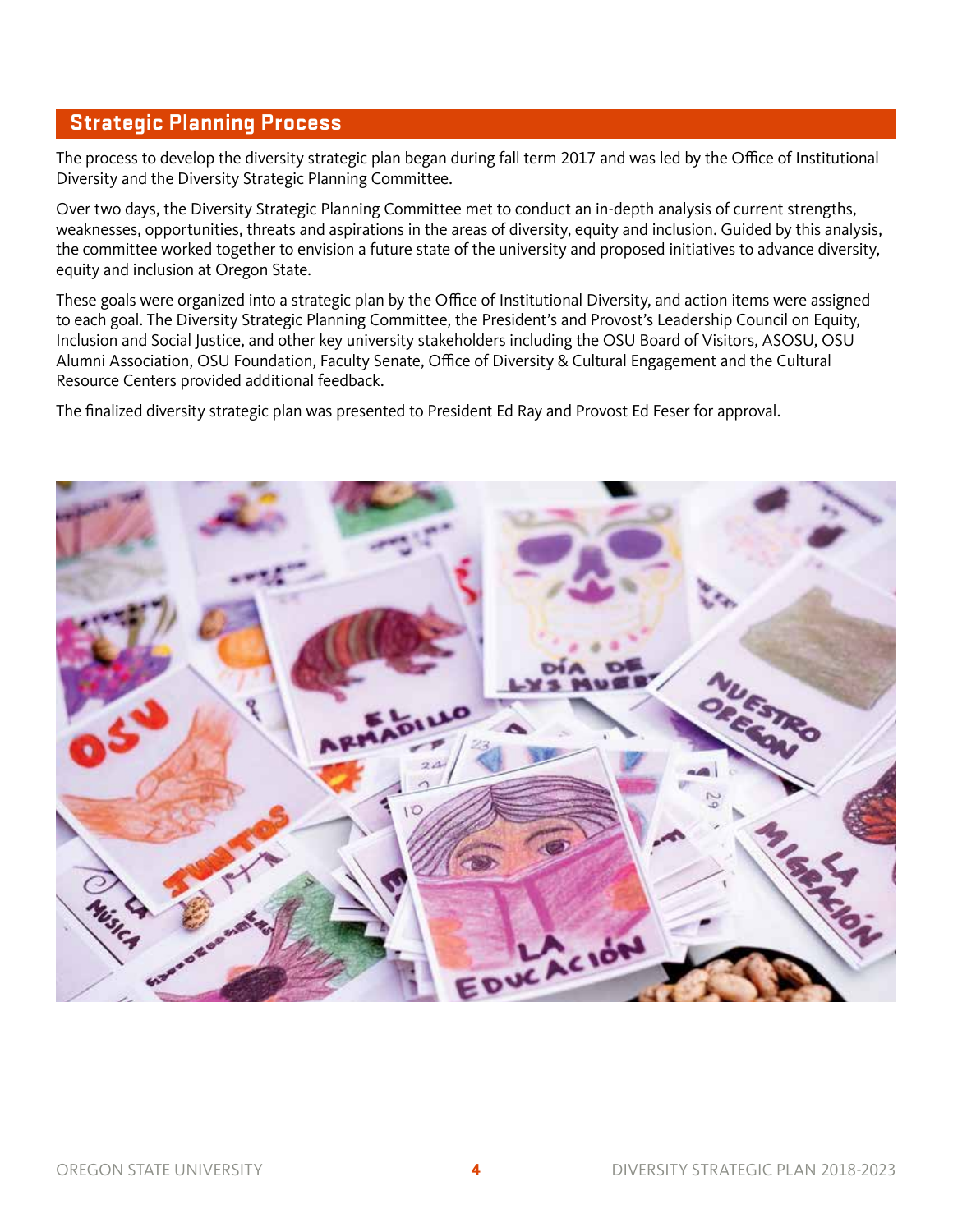# **Diversity Strategic Planning Committee**

#### Charlene Alexander

Vice President and Chief Diversity Officer Office of Institutional Diversity

Kathryn Ciechanowski Associate Professor College of Education

Allison Davis-White Eyes Director, Community Diversity Relations Office of Institutional Diversity

Jason Dorsette Interim Co-Director, Chief of Staff Diversity & Cultural Engagement

Brandi Douglas Assistant Director, Outreach Office of Institutional Diversity

Robin Fifita Academic Advisor College of Liberal Arts

#### Ana Lu Fonseca

Assistant Director, OSU Extension Service Diversity, Equity and Inclusion Outreach and Engagement

Erin Frost Senior Employee and Labor Relations Officer Human Resources

Ana Gomez-Diazgrandos

Open Campus Juntos Coordinator Outreach and Engagement

Troy Hall Professor and Department Head College of Forestry

Nichole Hams Graduate Student College of Science

Deborah John Associate Professor College of Public Health and Human Sciences Co-Principal Investigator, Oregon State ADVANCE

#### Pamela Johnson

Executive Assistant to the Vice President and Chief Diversity Officer Office of Institutional Diversity

#### Jeff Kenney

Associate Director, Community Dialogue & Engagement Diversity & Cultural Engagement

#### Kim Kirkland

Executive Director and Title IX Coordinator Equal Opportunity and Access

#### Reagan Le

Assistant Director, Asian & Pacific Cultural Center Co-Director, Diversity & Cultural Engagement

#### Kate MacTavish

Associate Professor College of Public Health and Human Sciences

#### Cari Maes

Assistant Professor College of Liberal Arts

#### Jesse Nelson

Assistant Dean Division of Undergraduate Studies

#### Daniel Newhart

Assistant Vice Provost, Research, Evaluation and Planning Assistant Professor of Practice Division of Student Affairs

#### Sastry G. Pantula

Professor College of Science

## Heather Roberts

Senior Faculty Research Assistant College of Forestry

#### Suzy Tannenbaum

Director Department of Public Safety

## Blake Vawter

Senior Associate Director, Recruitment and Marketing Admissions and Enrollment

#### Scott Vignos

Director, Strategic Initiatives Office of Institutional Diversity

#### Ismail Warsame

International Student Case Manager Office of International Services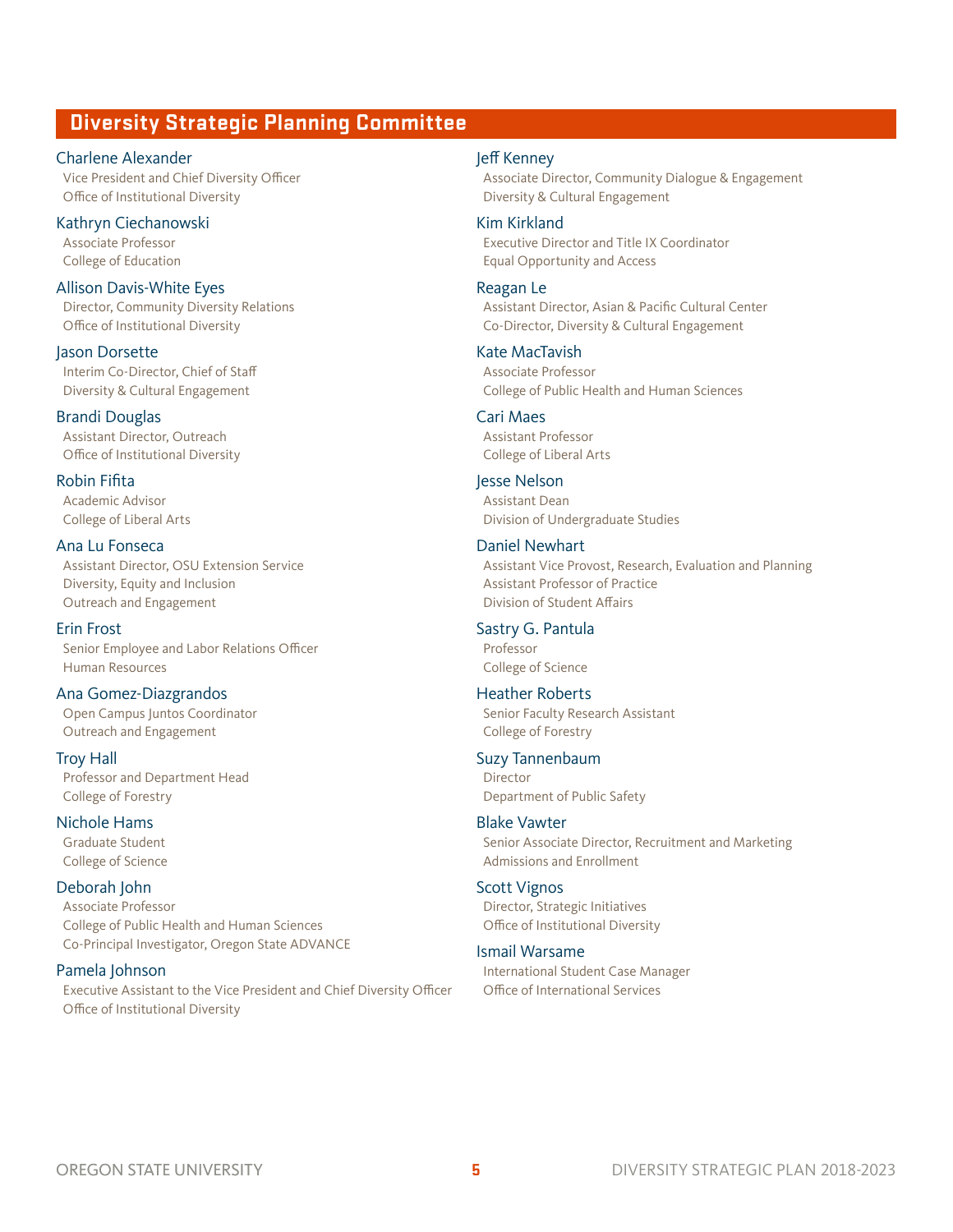# **Definitions**

## **INCLUSIVE EXCELLENCE**

Inclusive excellence is the recognition that an organization's success is dependent on how well it values, engages and includes the rich diversity of its community members, including its students, faculty, staff, alumni, friends and affiliates.

#### **INNOVATION**

Innovation refers to the creation and introduction of a new, improved and transformative idea, initiative, practice or structure.

## **INTEGRATION**

Integration refers to the sustainable incorporation of an idea, initiative, practice or structure into an organization.

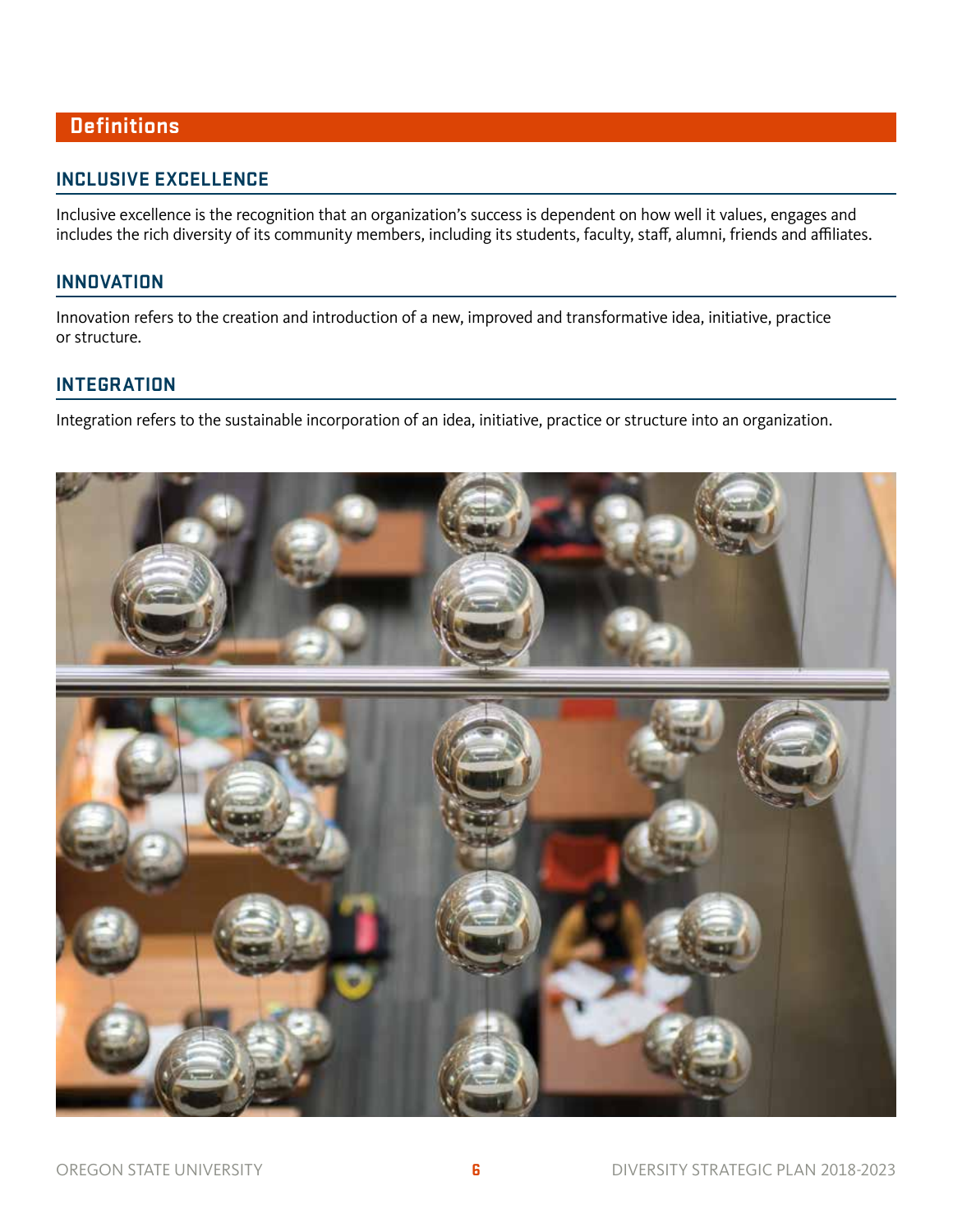## **CLIMATE**

Climate refers to the way that an organization is perceived and experienced by its individual members. Climate influences whether individuals feel valued, listened to, personally safe and treated with fairness and dignity within an organization.

## **DIVERSITY**

Diversity reflects the many ways in which individuals and communities are unique, contributing distinct and valuable experiences and perspectives to the mission and vision of an organization.

## **ENGAGEMENT**

Engagement reflects an organization's commitment to advancing diversity, equity and inclusion internally and externally.

## **EQUITY**

Equity reflects fairness in the distribution of and access to opportunity for all individuals.

#### **INCLUSION**

Inclusion reflects the manner in which individuals of diverse backgrounds are not only included, but valued as necessary voices within an organization.

## **OREGON STATE COMMUNITY**

The Oregon State community includes current students and employees, employees of the OSU Alumni Association and OSU Foundation, emeriti employees, alumni, affiliates and organizational partners and collaborators.

## **UNDERREPRESENTED COMMUNITIES**

Underrepresented communities consist of individuals holding identities broadly underrepresented or underserved within academic or administrative areas at Oregon State, within the state of Oregon and nationally in higher education.

## **SOCIAL JUSTICE**

Social justice reflects the theoretical foundation used to guide the work of the Office of Institutional Diversity. A social justice framework is applied through the equitable distribution and access to opportunity for all individuals.

#### **TRANSFORMATIVE LEARNING**

Transformative learning is the expansion of awareness through the evolution of individual worldviews and perceptions of oneself. Transformative learning is facilitated through consciously directed processes such as accessing new information and frameworks and critically analyzing underlying premises.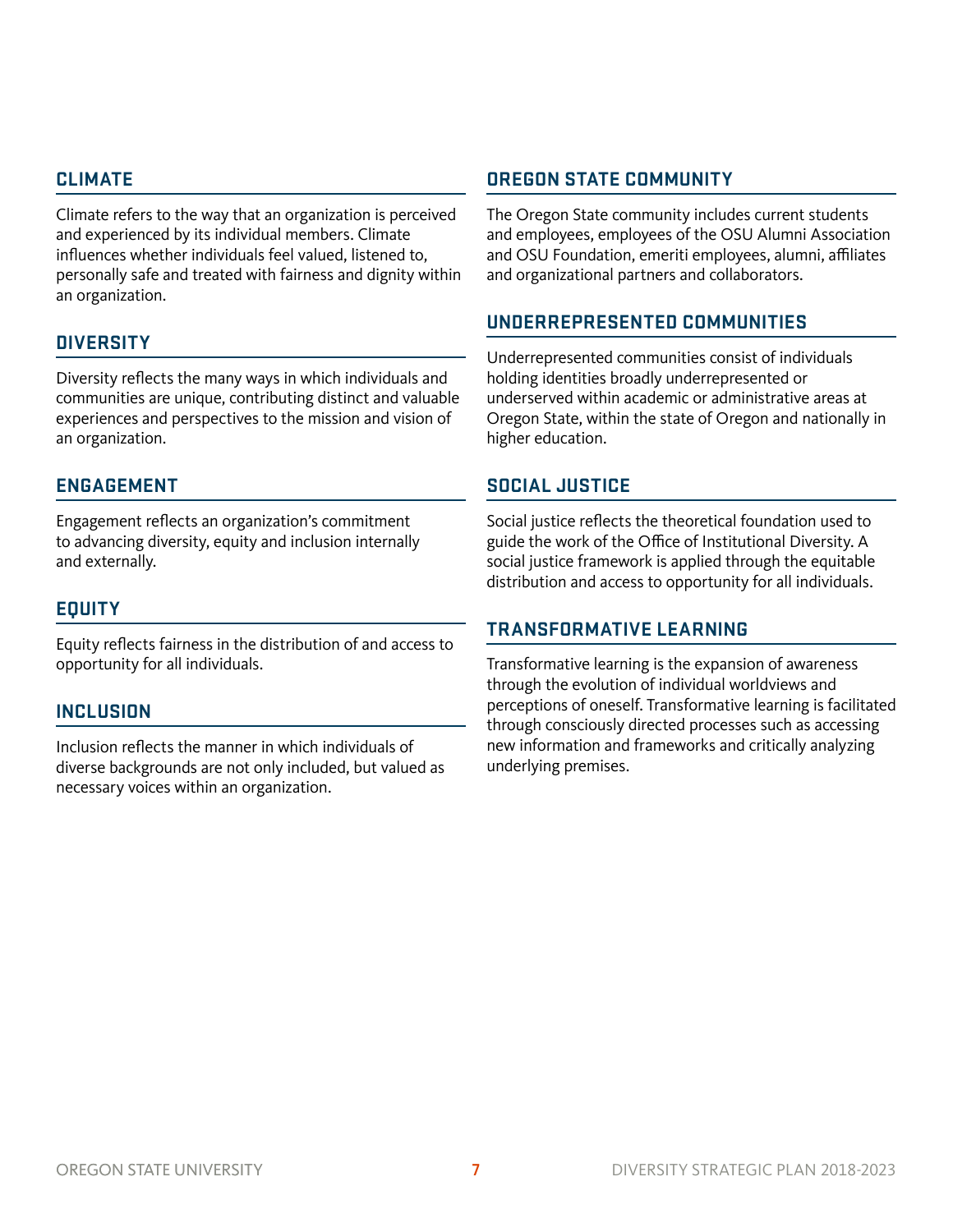# **Role of the Office of Institutional Diversity**

The Office of Institutional Diversity will be primarily responsible for monitoring implementation and progress of the university's diversity strategic plan. However, the work of inclusive excellence necessarily involves all university units, departments, students, staff, faculty, alumni and Oregon State community members. This strategic plan is organized around goals that require all university stakeholders to take responsibility for implementing Oregon State's vision for inclusive excellence.

# **Vision**

Oregon State University, through innovative initiatives and practices, will integrate principles of diversity, equity and inclusion into all aspects of the university to become a national model for inclusive excellence in higher education.

# **Mission**

The mission of the Office of Institutional Diversity is to design, plan, lead and implement, in collaboration with university partners, institutional change actions, initiatives and communications to advance diversity, equity and inclusion throughout all facets of Oregon State University. The work of the office advances more rapid progress toward realization of Oregon State's mission as a land grant institution committed to teaching, research and outreach and engagement.

The Office of Institutional Diversity employs a social justice framework to do its work. This framework:

- Focuses on institutional structural issues.
- Counteracts unfairness and inequity.
- Pays attention to how people, policies, practices and every part of the organization can collaborate.
- Recognizes the importance and impact of historical and institutionalized social categories including race, class, gender, sexual orientation, ability and others.
- Actively addresses dynamics of bias, oppression and privilege.
- Recognizes that every member of the university plays a key role in advancing the goals of diversity, equity and inclusion.

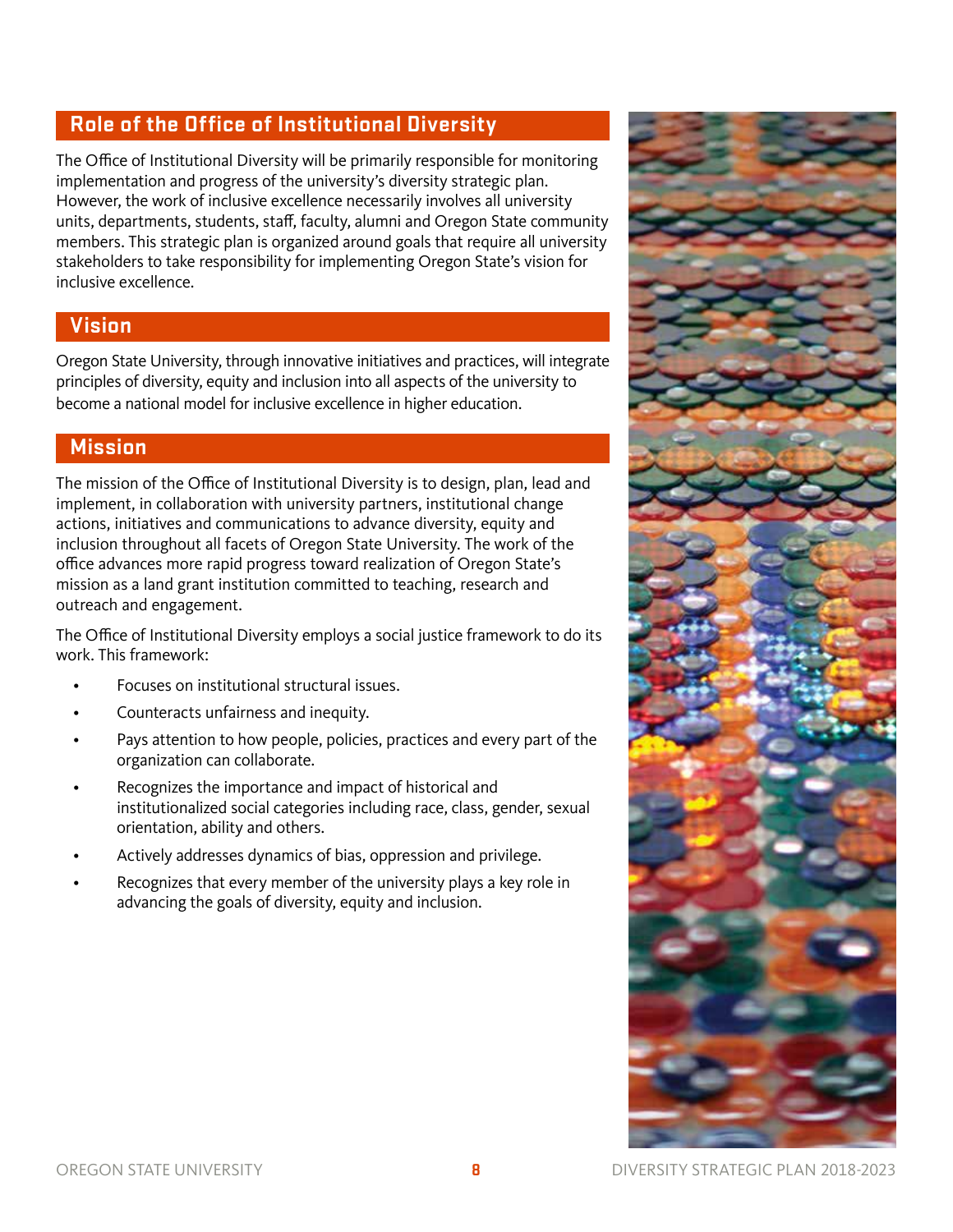

## **Goals**

Guided by the Office of Institutional Diversity, Oregon State advances five key goals:

- **1.** Integrate and advance inclusive excellence within all aspects of the university.
- **2.** Improve recruitment of students and employees from underrepresented communities.
- **3.** Create an inclusive university climate to support the retention and success of all students and employees.
- **4.** Provide innovative and transformative learning experiences enabling all students and employees to advance inclusive excellence.
- **5.** Communicate Oregon State's accomplishments, initiatives and innovations as the university advances inclusive excellence.

# **Action Items**

Action items are initiatives for each of the five goals.

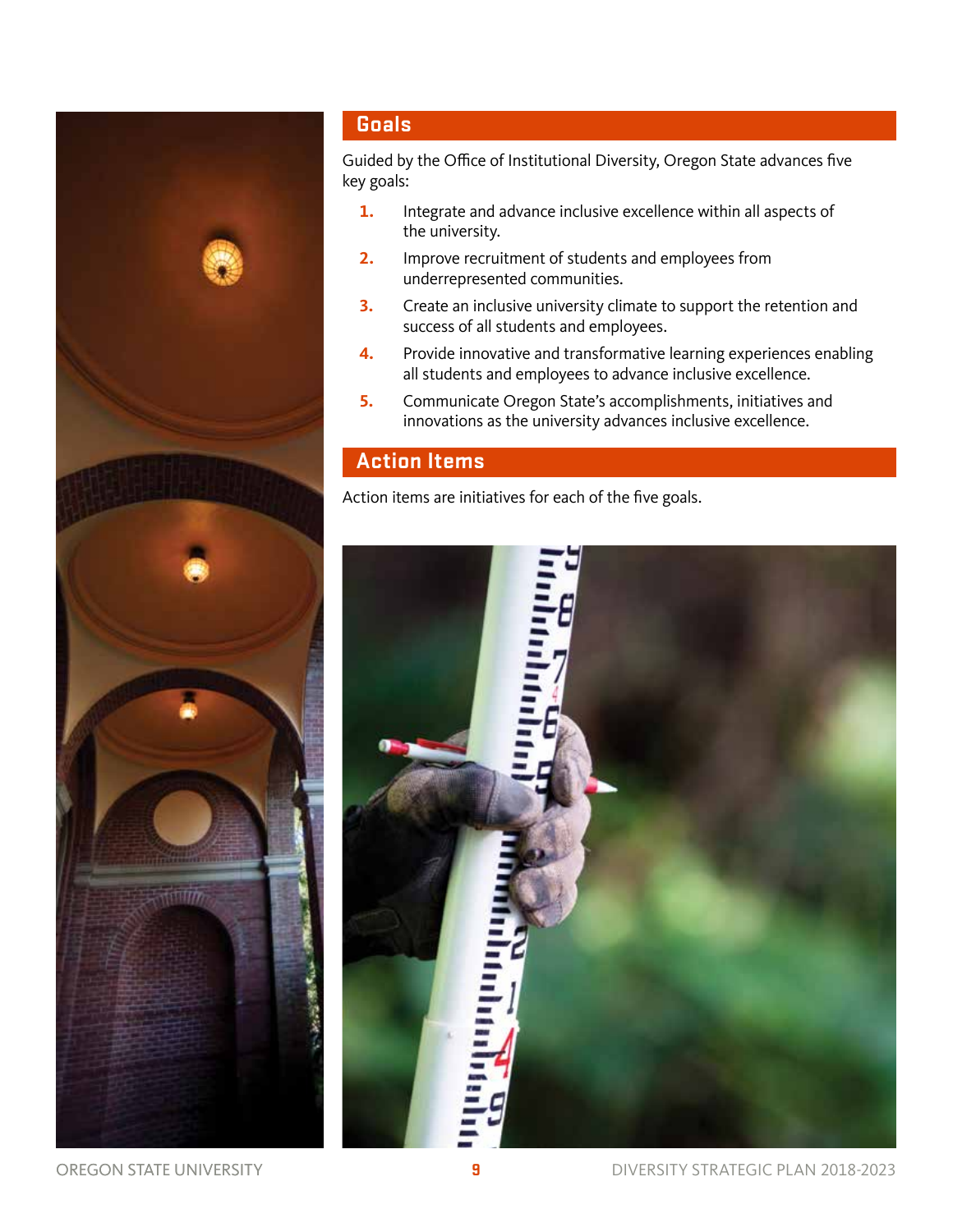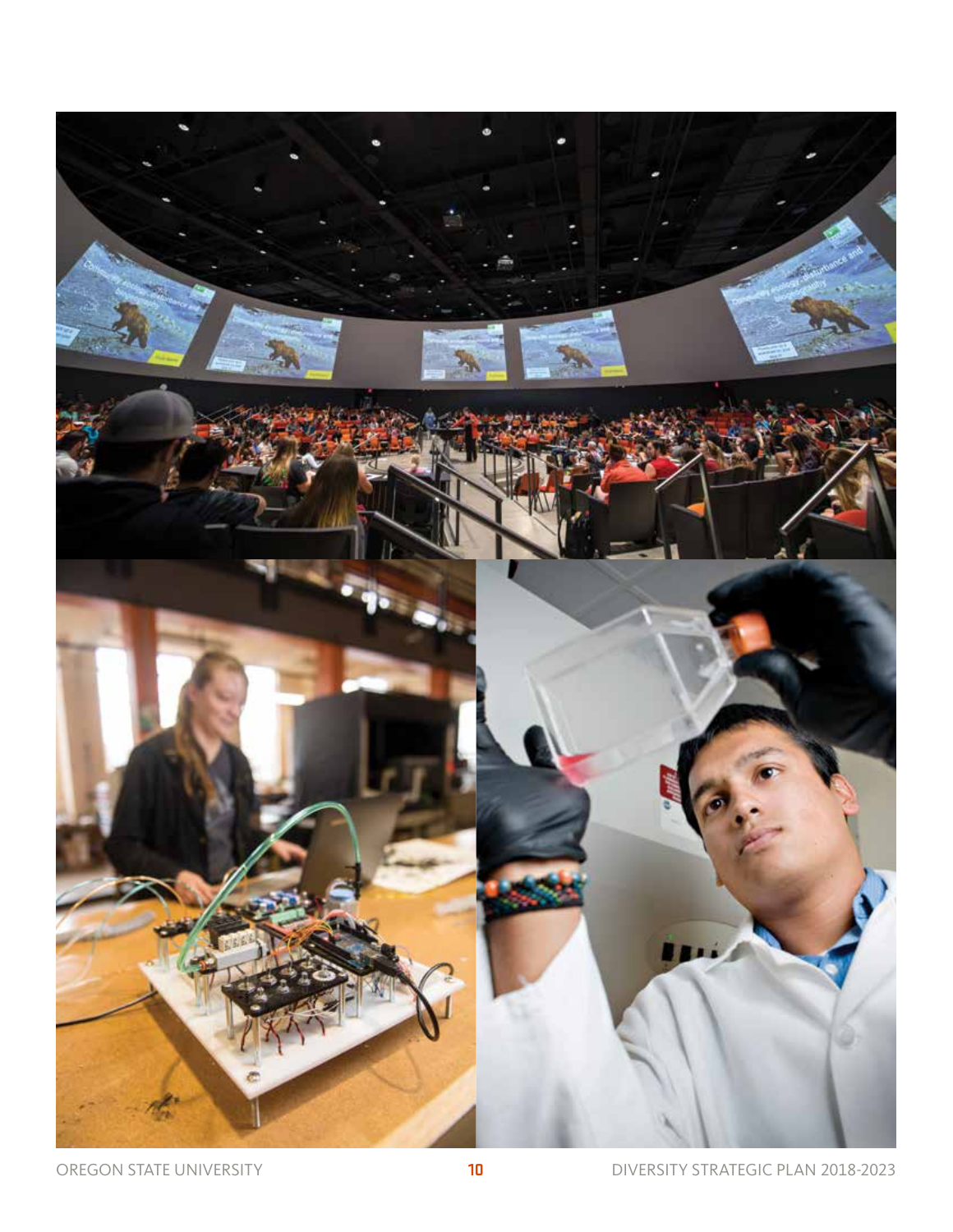

# **Integrate and advance inclusive excellence within all aspects of the university.**

Goal 1 focuses on the innovation and integration of policies and practices to sustainably enhance and embed inclusive excellence at all levels of the university.

- 1. Develop and adopt university-wide definitions for key inclusive excellence terms.
- 2. Create a model diversity strategic plan for use by all administrative and academic units.
- 3. All units develop, adopt and begin implementing a 5-year diversity strategic plan with measurable action items.
- 4. Establish guidelines for reporting progress on unit-level diversity strategic plans to the Oregon State community and Office of Institutional Diversity.
- 5. President's and Provost's Leadership Council on Equity, Inclusion and Social Justice monitors implementation of diversity strategic plan and reports annually on progress to the President, Provost and Vice President and Chief Diversity Officer.
- 6. Create model language and assessment criteria for advancing diversity, equity and inclusion to include in all position descriptions.
- 7. Ensure assessment criteria and metrics for advancing diversity, equity and inclusion are adopted and applied in all hiring, promotion and tenure, compensation and advancement processes.
- 8. Develop a 5-year plan to raise external funds to support institutional diversity, equity and inclusion initiatives at Oregon State.
- 9. Leveraging existing initiatives, develop and support alumni groups focused on maintaining and growing relationships with Oregon State alumni from underrepresented communities.
- 10. Conduct an audit of Oregon State's diversity, equity and inclusion assets.

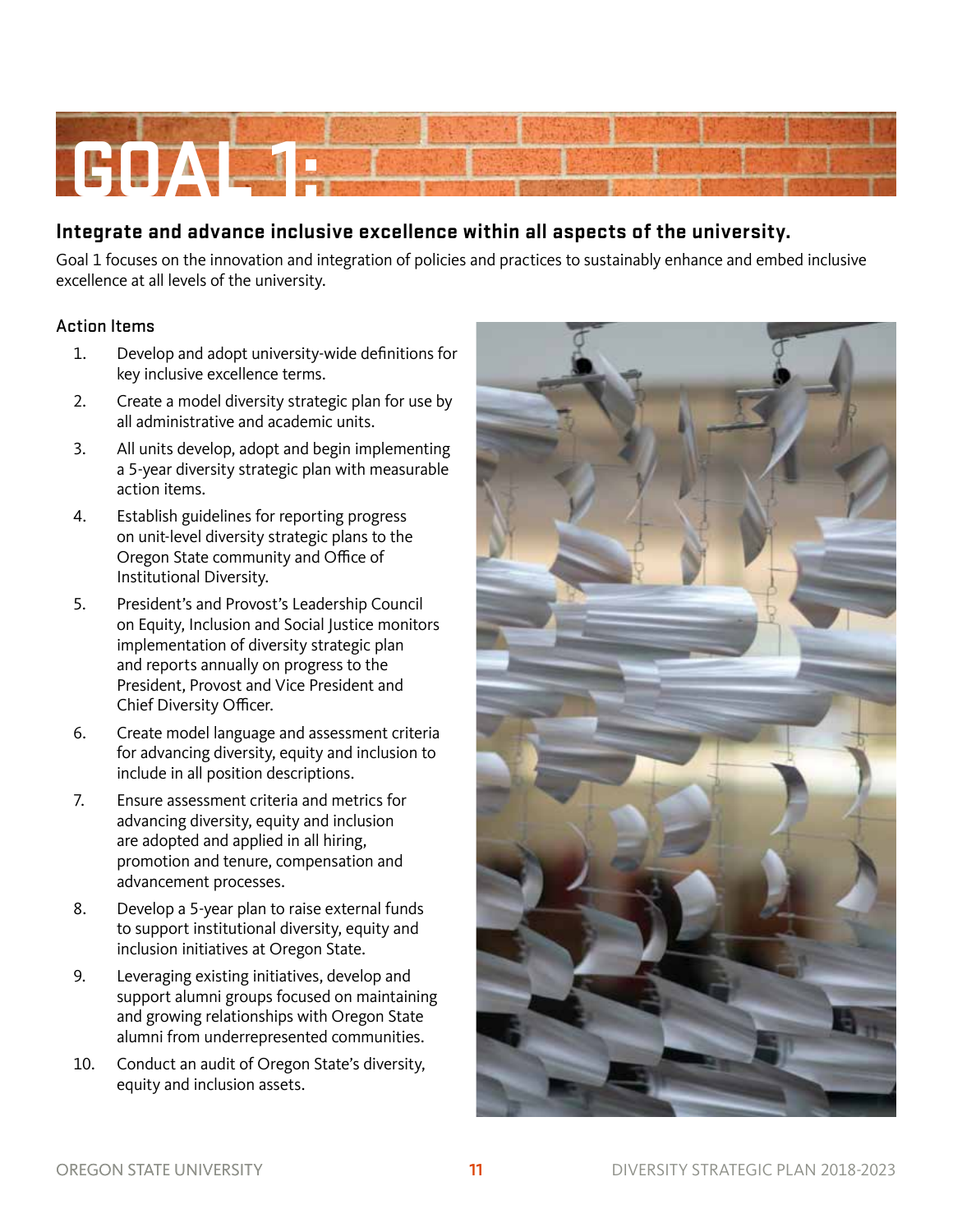

## **Improve recruitment of students and employees from underrepresented communities.**

Goal 2 recognizes that moving toward inclusive excellence requires innovative policies and practices to successfully recruit, hire and enroll employees and students from underrepresented communities.

#### Action Items

**Students** 

- 1. Develop and adopt innovative best practices to improve recruitment of undergraduate and graduate students from underrepresented communities.
- 2. By 2023, raise \$250,000 in new commitments to support institutional efforts to recruit students from underrepresented communities.
- 3. Increase strategic K-12 recruitment efforts focusing on high-achieving students from underrepresented communities.
- 4. Increase the number of OSU college visits by students from underrepresented communities.
- 5. Increase recruitment efforts in Oregon community colleges and bolster support for initiatives integrating transfer students.
- 6. Increase partnerships with funding entities to support graduate students from underrepresented communities through fellowships and stipends.
- 7. Integrate information about OSU's efforts to advance inclusive excellence into Student Ambassador programs.
- 8. Increase partnerships with Outreach and Engagement to develop student recruitment pipelines in all 36 Oregon counties.
- 9. Increase partnerships with Ecampus programs to develop student recruitment pipelines nationally.

Employees

- 10. Develop and adopt innovative best practices to improve recruitment of employees from underrepresented communities.
- 11. Require affirmative action and implicit/cognitive bias training for all search committee members.
- 12. Develop recruiting partnerships with doctoral granting institutions serving underrepresented communities to develop faculty hiring pipelines.
- 13. Increase recruitment efforts of faculty from underrepresented communities at conferences.
- 14. Develop best practices for providing information to applicants during the search process regarding Oregon State's commitment to advancing inclusive excellence.
- 15. Integrate information regarding Oregon State's commitment to inclusive excellence in new employee orientation programs and materials.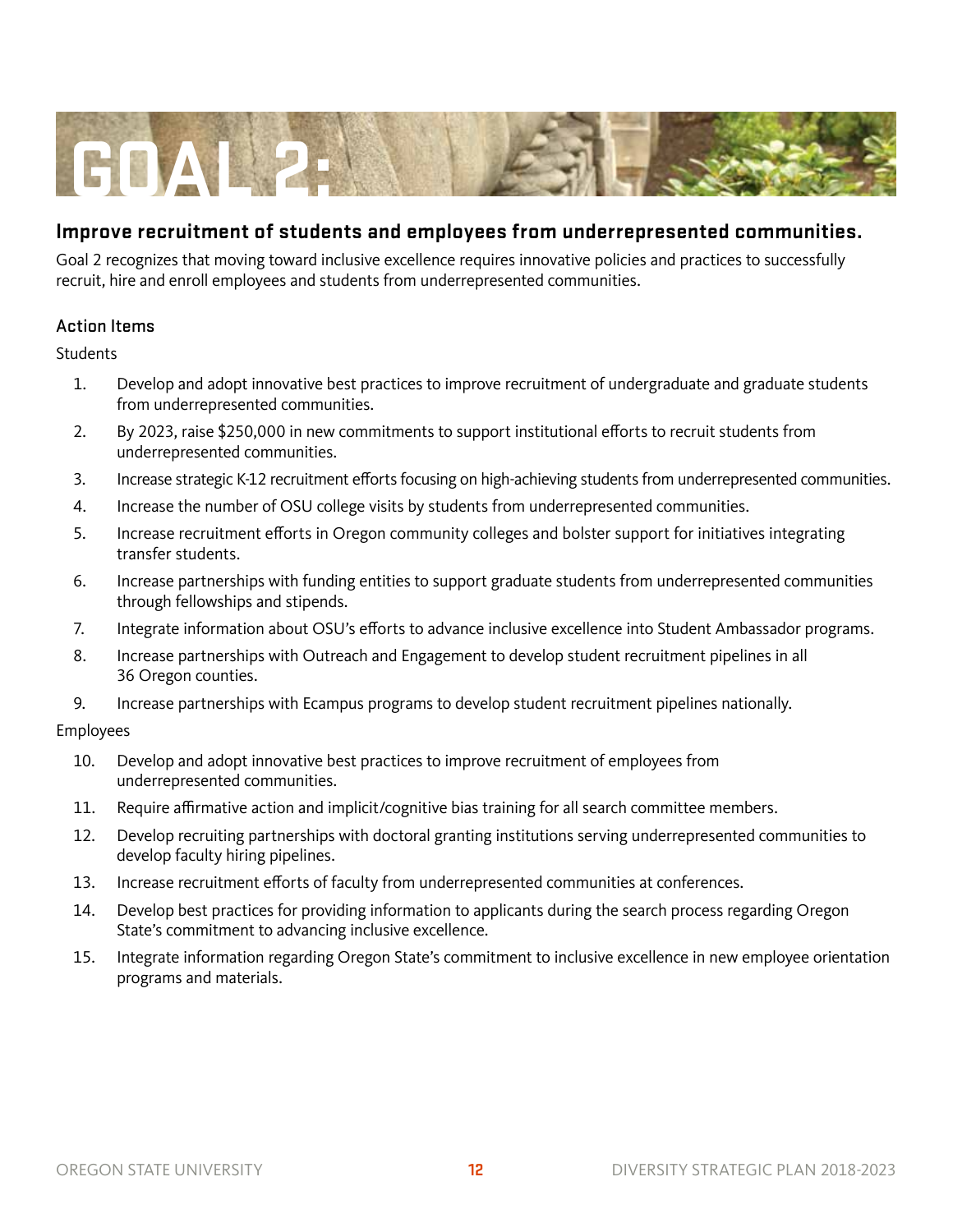

# **Create an inclusive university climate to support the retention and success of all students and employees.**

Goal 3 recognizes that moving toward inclusive excellence requires the creation and cultivation of learning, working and living environments that allow diversity, equity and inclusion to thrive.

- 1. Develop, conduct and iterate upon student climate survey every two years.
- 2. Develop, conduct and iterate upon employee climate survey every two years.
- 3. Analyze student and employee climate surveys to develop and adopt recommendations to improve climate.
- 4. Assess and address policies and practices that create barriers to retention of students and employees from underrepresented communities.
- 5. Survey reasons students leave Oregon State prior to graduation and adopt recommendations to improve persistence, retention and graduation rates of students from underrepresented communities.
- 6. Survey reasons employees leave Oregon State and adopt recommendations to improve retention, advancement and tenure rates of employees from underrepresented communities.
- 7. Provide institutional support to employee affinity groups engaging in community building and retention efforts (e.g., AFAPC, PCOSW).
- 8. Partner with local government agencies to increase resources and services for students and employees from underrepresented communities.
- 9. Increase partnerships with businesses and vendors owned by underrepresented community members.

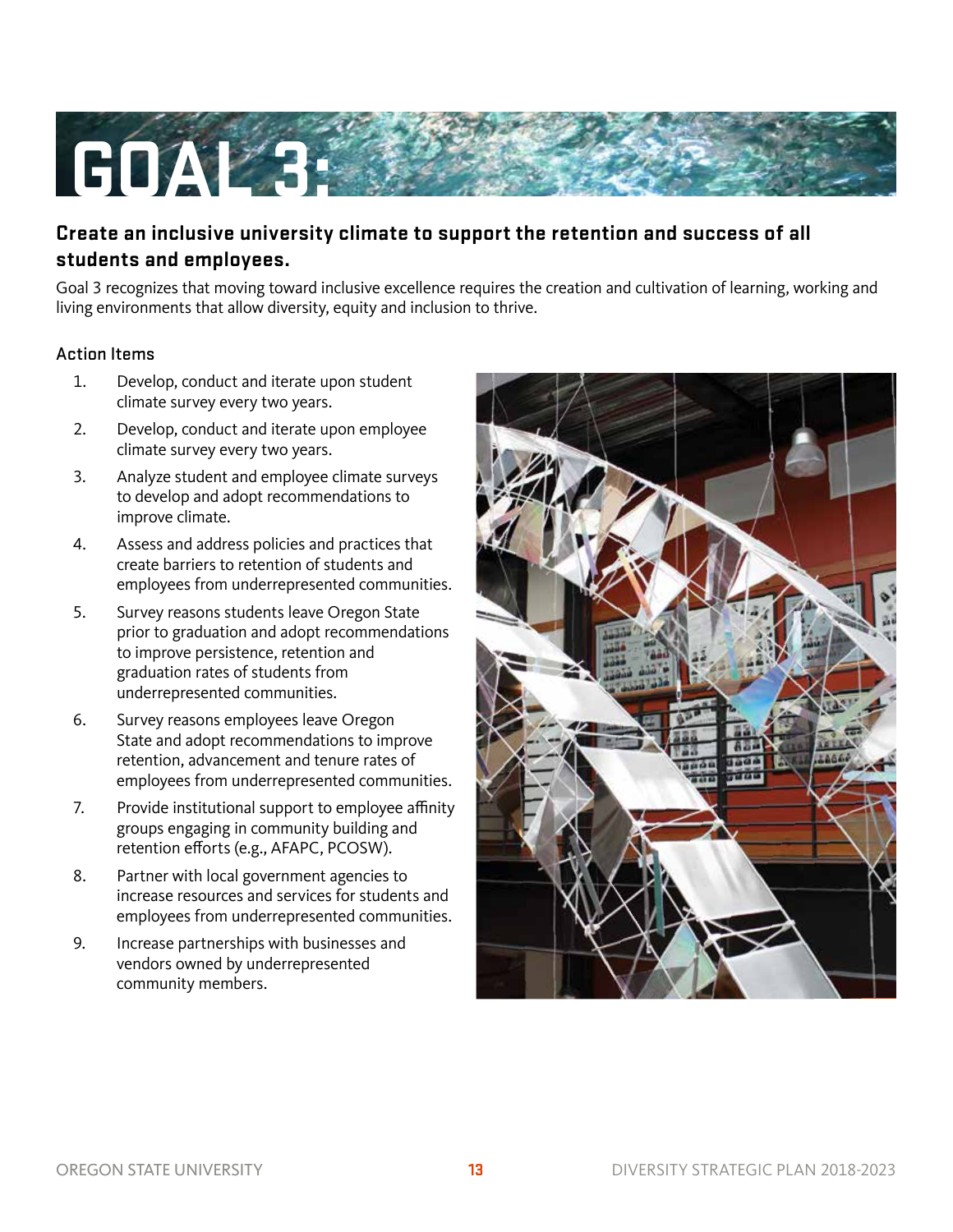

# **Provide innovative and transformative learning experiences enabling all students and employees to advance inclusive excellence.**

Goal 4 recognizes that innovative and transformative learning is central to inclusive excellence. All students and employees must have opportunities to develop a deep and practical understanding of the importance of diversity, equity, inclusion and social justice.

- 1. Develop and implement a 5-year plan to ensure all students participate in innovative and transformative diversity, equity and inclusion learning experiences.
- 2. Develop and implement a 5-year plan to ensure all employees participate in innovative and transformative diversity, equity and inclusion learning experiences.
- 3. Continue to support existing online and experiential learning programs related to diversity, equity, inclusion and social justice for students.
- 4. Increase by 20 percent the number of presentations at disciplinary conferences delivered by students from underrepresented communities.
- 5. Increase by 20 percent representation of faculty and students at conferences focused on diversity, equity and inclusion scholarship.
- 6. Increase partnerships with national organizations providing transformative learning experiences to students and employees.
- 7. Increase by 20 percent the number of students from underrepresented communities winning national scholarships and awards.
- 8. Increase support for college or university-based faculty fellows to engage in diversity research, grant writing and development of inclusive pedagogy.
- 9. Recognize and reward integration of diversity, equity and inclusion principles into research programs.

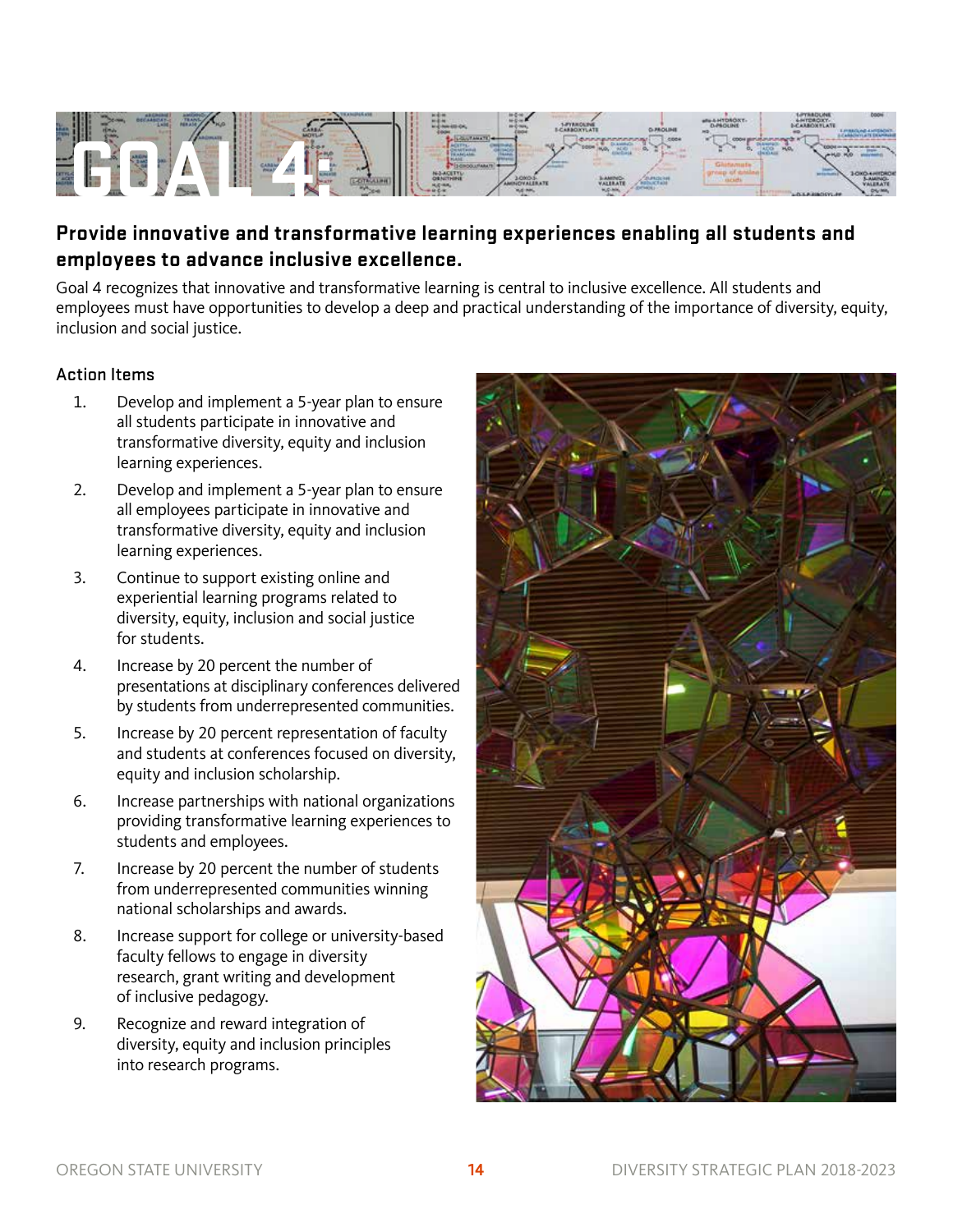

# **Communicate Oregon State's accomplishments, initiatives and innovations as the university advances inclusive excellence.**

Goal 5 recognizes that moving toward inclusive excellence requires transparently and thoughtfully describing the university's initiatives and innovations, celebrating accomplishments and addressing challenges.

- 1. Publish all unit-level diversity strategic plans on the Office of Institutional Diversity website.
- 2. Annually publish progress reports on all unitlevel diversity strategic plans on the Office of Institutional Diversity website.
- 3. Develop print, web and social media materials highlighting efforts and initiatives to advance inclusive excellence at Oregon State.
- 4. Establish an Outstanding Diversity Advocate Award for employees with an appropriate stipend.
- 5. Increase national ranking and recognition for Oregon State's innovative diversity, equity and inclusion initiatives.
- 6. Apply for the Higher Education Excellence in Diversity Award (HEED) annually starting in 2018.
- 7. Increase university recognition for faculty and student research that advances inclusive excellence in university communications.
- 8. Increase communications highlighting successes and accomplishments of students, employees and alumni from underrepresented communities.
- 9. Update and maintain the Office of Institutional Diversity website to provide resources that enable innovative inclusive excellence initiatives and reflect increased recognition for these initiatives.
- 10. Deliver an annual State of Diversity address to provide information on the university's efforts to advance inclusive excellence.